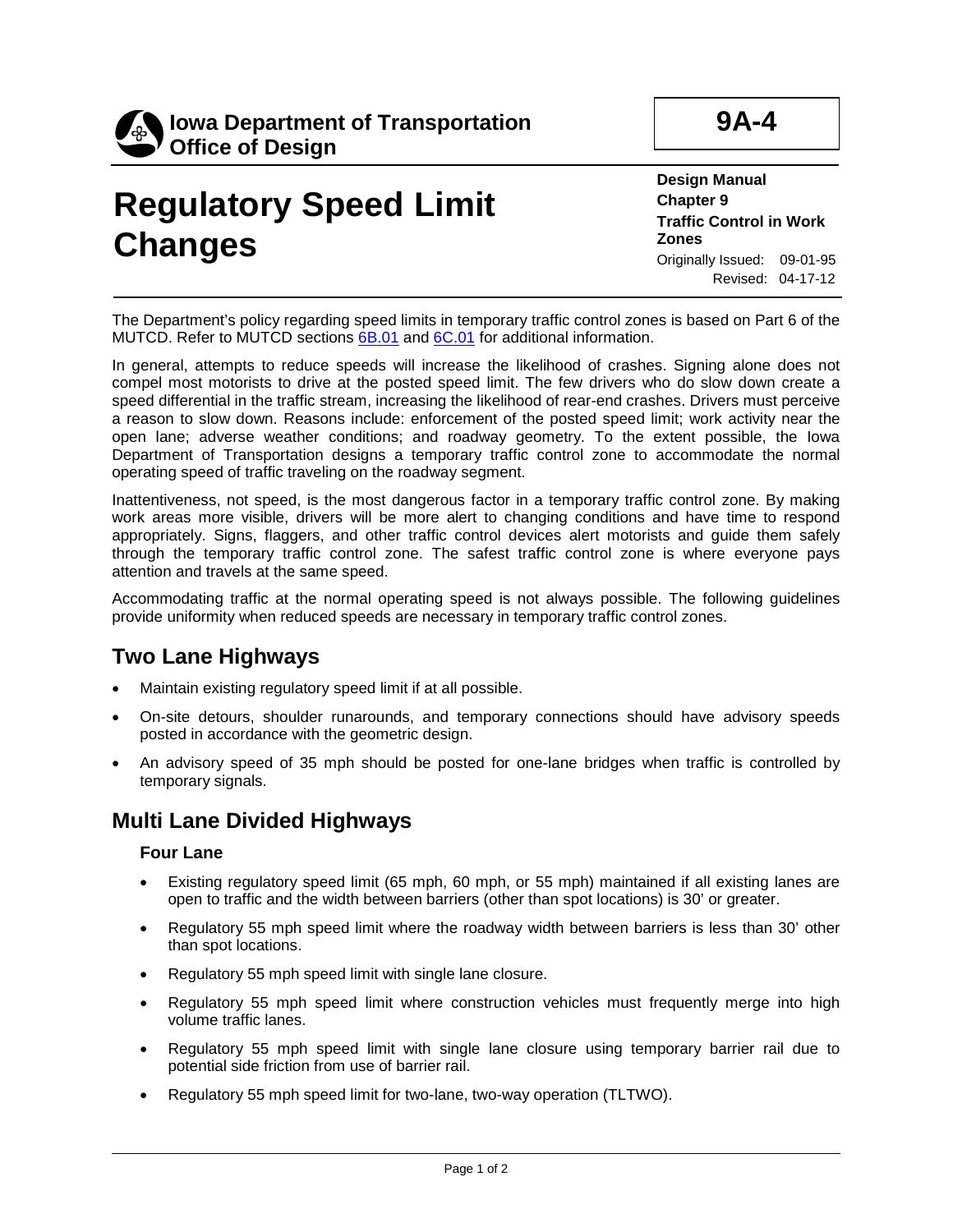#### **Six Lane or More**

- Existing regulatory speed limit maintained if all existing lanes are open to traffic.
- Existing regulatory speed limit maintained if at least two existing lanes are open to traffic per direction and the cross section configuration is 30' or greater.
- Regulatory 55 mph speed limit when cross section configuration is less than 30'.
- Regulatory 55 mph speed limit with only single lane available to traffic.



Any other situation which may justify a reduction in the regulatory speed limit should be discussed with the Work Zone Traffic Control Engineer for the Office of Traffic and Safety and the Traffic Safety Field Engineer for the Office of Construction. Concurrence with the regulatory speed limit reduction must be received from both offices before adding it to the project plans.